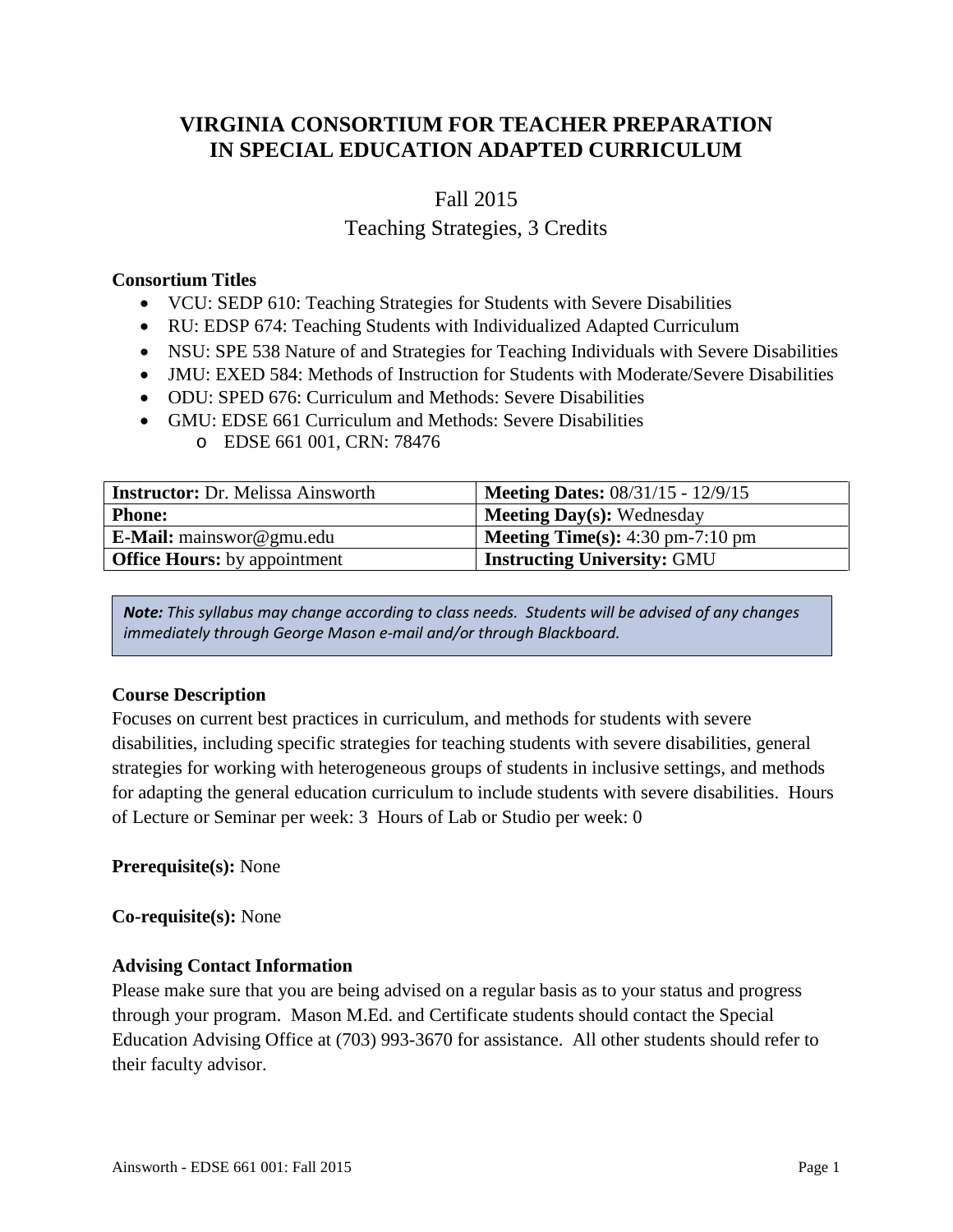# **Nature of Course Delivery**

Learning activities include the following:

- 1. Class lecture and discussion
- 2. Application activities
- 3. Small group activities and assignments
- 4. Video and other media supports
- 5. Research and presentation activities
- 6. Electronic supplements and activities via Blackboard

# **Learner Outcomes**

Upon completion of this course, students will be able to:

- Write IEPs so they define individualized sequences of measurable objectives for teaching needed functional skills that link to standards of learning general curriculum and begin with present level of performance and end with goal performance.
- Construct, use, and interpret nonstandard, informal skill assessment (such as task analysis and observation) to identify appropriate objectives, evaluate student performance during baseline and intervention, and make improvements in instruction for students with disabilities in an adapted curriculum across the K-12.levels.
- Assess target skills before (baseline probes) and during (instructional probes) instruction using direct observation or assessment of permanent products.
- Create dated graphs of student performance data using Excel; draw aim and trend lines using Excel.
- Use "raw" and graphed student performance data (along with aim and trend lines and problem analysis) to evaluate the effects of instruction and make data-based decisions for improving student performance.
- Embed instruction on targeted IEP objectives into functional daily routines and activities.
- Plan, implement, and evaluate instructional programs that use effective antecedent teaching strategies (e.g., observational learning, milieu approach, system of least intrusive prompts, simultaneous prompting, time delay, graduated guidance, picture assists, audio/ videomodeling, backward and whole task chaining) and consequent strategies (e.g., shaping, error correction, consequential strategies, and interspersed review).
- Write and implement an instructional plan that specifies a sequence of instructional objectives leading to a goal, uses a task analysis (for multiple step skills) or a skill sequence (for discrete skills), incorporates antecedent and consequence teaching strategies aimed at a specific stage of learning, and specifies a plan for collecting and analyzing student performance data on an ongoing basis.
- Understand general education teaching practices that promote inclusion of students with severe disabilities in the general education curriculum and support them in the least restrictive environment (e.g., curriculum and instructional adaptation, group instruction, selfmanagement, schedule following, cooperative learning, peer tutoring). Understand when and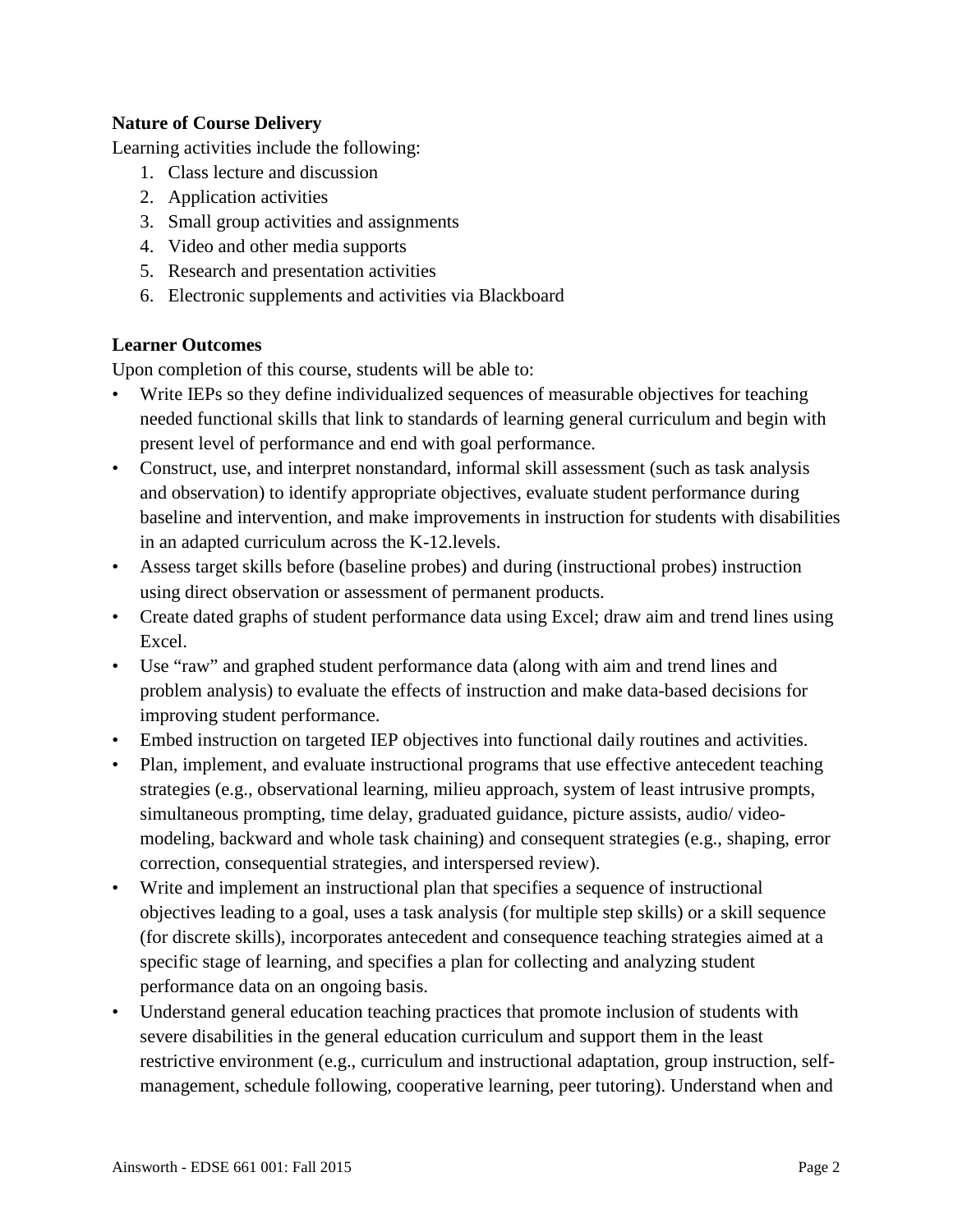how to use small group instruction, peer tutoring, community-based instruction, simulated instruction, video-modeling instruction, and instruction involving both typical students and students with disabilities.

- Apply a model to plan with general educators any adaptations and modifications that are needed in the general education curriculum and class activities in order to meet the instructional needs of students with severe disabilities.
- Train paraprofessional support staff to use appropriate teaching methods and supportive interaction styles with students to support students without encouraging dependency. Provide these staff members with supervision and feedback.

# **Required Textbooks**

Snell, M.E., & Brown, F. (2011). *Instruction of students with severe disabilities* (7<sup>th</sup> ed.). Upper Saddle River, NJ: Prentice Hall

#### **Recommended Textbooks**

American Psychological Association (2009). *Publication manual of the American Psychological Association* (6<sup>th</sup> ed.). Washington, DC: Author.

# **Required Resources**

Type Here

# **Additional Readings**

As assigned and posted in Blackboard.

#### **Course Relationships to Program Goals and Professional Organizations**

This course is part of The Virginia Consortium for Teacher Preparation in Special Education Adapted Curriculum, a grant from the Virginia Department of Education that includes George Mason University, Virginia Commonwealth University, Radford University, Norfolk State University, James Madison University, and Old Dominion Universityy. Through the completion of the Adapted Curriculum Consortium program, students are eligible for teacher licensure in the Commonwealth of Virginia in the area of Special Education – Adapted Curriculum K-12. This program complies with the standards for teacher licensure established by the Council for Exceptional Children (CEC), the major special education professional organization. The CEC standards that will be addressed in this class include Standard 1: Learner Development and Individual Learning Differences, Standard 2: Learning Environments, Standard 4: Assessment, Standard 5: Instructional Planning and Strategies, Standard 6: Professional Learning and Ethical Practices, & Standard 7: Collaboration. (Updated Fall 2014 to align with the revised CEC Standards)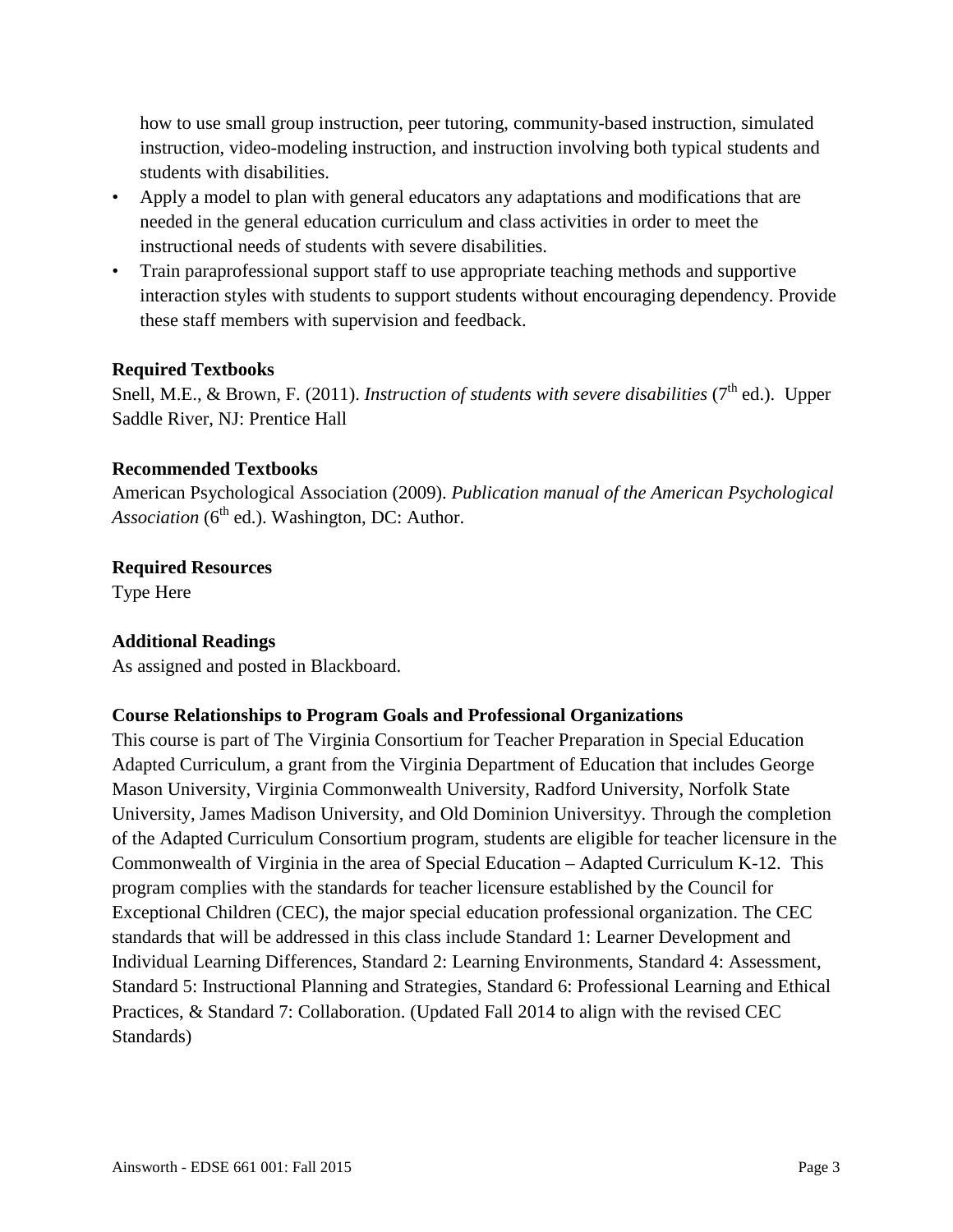# **Course Policies & Expectations**

#### *Attendance*.

Students are expected to attend all class sessions during the course. As adult learners, you make personal decisions about enacting professional responsibilities, including those as a student. Students are expected to arrive on time and stay for the duration of class time. Attendance, timeliness, and professionally relevant, respectful and active participation are expected. Attendance and professional participation at all sessions is very important because all of the activities in class are planned in such a way that they cannot be recreated outside the class session.

In the unlikely event that you are not able to attend, it is your responsibility to make arrangements to obtain notes, handouts, and lecture details from another student. Students who are absent are held responsible for the material covered including assignment discussions/clarifications/explanations and assignments given and due. It is your responsibility to arrange with another student for collection of materials and to promptly obtain class notes, handouts, lecture details, explanations of content, and procedures/assignments, etc. It is also recommended that you notify the instructor about absences in advance or within 24 hours after an absence.

#### *Late Work.*

All assignments must be submitted on or before the assigned due date. In fairness to students who make the effort to submit work on time, 5% of the total assignment points will be deducted each day from your grade for late assignments. After one week, NO POINTS will be awarded towards any assignments and the assignment will no longer be accepted. A score of 0 will be entered into the grade book for that assignment.

#### **Blackboard Submission for Accreditation**

Every student registered for any Special Education course with a required performance-based assessment is required to submit this assessment, *Instructional Plan and Implementation* to Blackboard (regardless of whether a course is an elective, a onetime course or part of an undergraduate minor). Evaluation of the performance based assessment by the course instructor will also be completed in Blackboard. Failure to submit the assessment to Blackboard will result in the course instructor reporting the course grade as Incomplete (IN). Unless the IN grade is changed upon completion of the required Blackboard submission, the IN will convert to an F nine weeks into the following semester.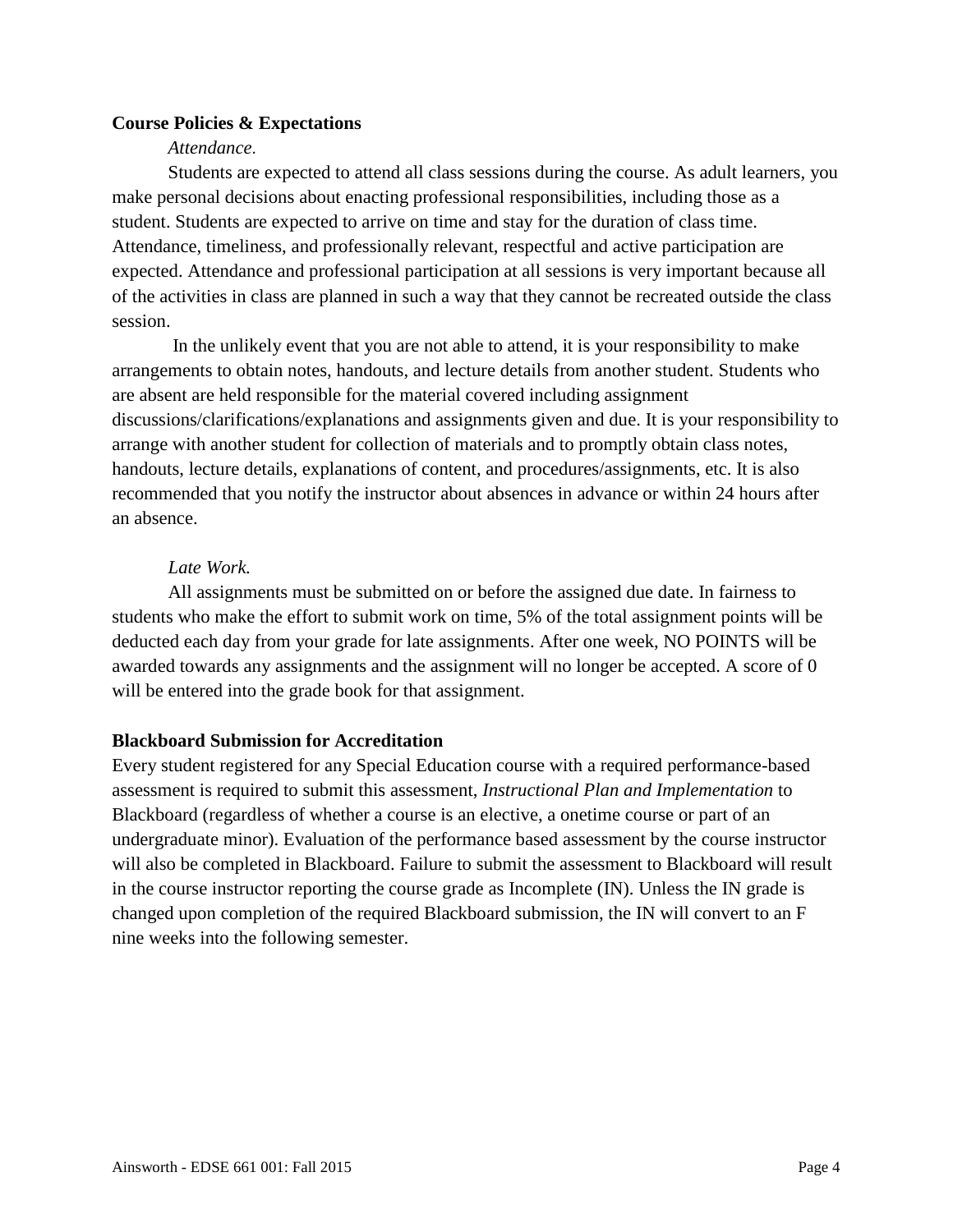# **Grading Scale**

A 95 – 100 points A- 90 – 94 points B 80 – 89 points C 70-79 points F 69% and below

**Note**: Spelling, grammar and writing style are important components of professional writing. Accurate, clear, concise writing is required of all professionals and will be considered in the grading of all assignments. Written assignments will be evaluated for content, clarity, format, cohesiveness, and use of person-first language. Additionally, points will be deducted for spelling, grammatical, and word processing errors.

All written papers should follow the American Psychological Association format (6<sup>th</sup> edition)<http://www.apa.org/publications/>

#### **Assignments**

#### **Performance-based Assessment (Blackboard submission required). Instructional Program (Signature Assignment)**

Course participants must identify and work with an appropriate target student with severe Disabilities\*\* ages 5-21 who is participating in the adapted curriculum. You will need permission to read this student's confidential file, and engage in observation, interview, instruction and assessment activities with that student and her/his family and team members in order to complete the major assignments for the class. It is your responsibility to identify an appropriate target student. It is expected that you will need at least 20-25 hours across the course of the semester to engage in instructional and assessment activities with your target student, their family and team members. Please see Blackboard for a detailed description and rubric.

In this assignment you will develop and implement an instructional program for teaching a skill to a student with **severe** disabilities

\*\* An appropriate target student must have an intellectual disability with a reported IQ below 70. Appropriate target students may have concurrent physical or sensory disabilities or autism.

This assignment has 3 Parts. *Each part will be graded individually*.

#### **Part 1: Detailed Instructional Program Proposal (5 points)**

An *instructional plan proposal must be submitted and approved by the instructor* before you can begin the assignment. You will receive the full 5 points upon submitting your proposal. No partial credit will be given. No credit will be given for late proposals unless explicit permission is given by the instructor for a late turn in.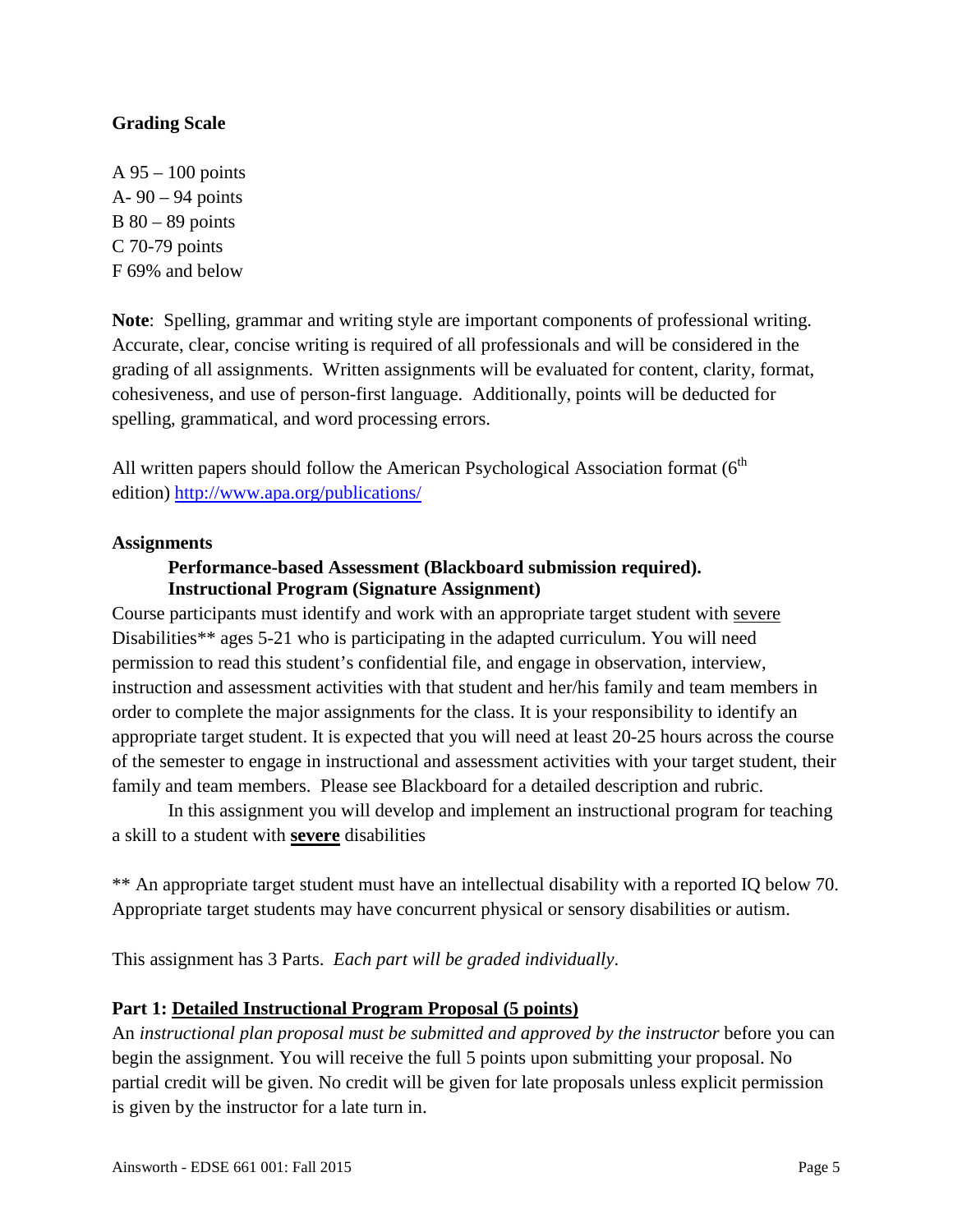You will need to submit a one paragraph proposal prior to implementing the program in which you:

• Provide the student/individual information: age, school placement, identified eligibility and/or disability, level of academic ability, other pertinent information such as verbal abilities and physical or behavioral limitations. (this information may be bulleted)

• Briefly Identify the objective and provide a rationale for teaching it to this person, Identify the teaching strategy selected

# **Part 2: Completed Draft of the first section: (50 points).**

Based upon instructor feedback, students may select to rewrite this section before it is resubmitted with part 3 on final due date as listed in the syllabus. Regardless of rewriting, part 2 must be handed in with part 3 for a complete paper on the final due date.

○ Write the instructional program plan or method:

- Describe student/individual thoroughly
- Describe the setting where instruction will occur
- Describe the collaborative teaming you used to plan
- Include a complete instructional objective (conditions, behavior, and criterion and develop a data collection method and data collection sheets,)
- Describe teaching procedures, including antecedents, teaching strategies and consequences

# **Part 3: 100 points possible**

○ Implement and record data on the program which you will present in a results section of your paper (**You must turn in your Data collection sheets with the final product)**

○ Provide a discussion of the program including evaluation of the program based on student performance, and limitations/suggestions for changes in future implementation. We will discuss the details in subsequent class sessions.

\*\*(Please note that if you do not currently teach students with severe disabilities you will need to find a student outside of your class to develop a plan for.)

| Date due     | Section due                                               | points |
|--------------|-----------------------------------------------------------|--------|
| September 23 | 1 (Instructional plan proposal) $\mid$ 5 (all or nothing) |        |
| October 14   |                                                           | 50     |
| November 18  | 2 (revised) $& 3$                                         | 100    |

Instructional Plan sections and due dates

: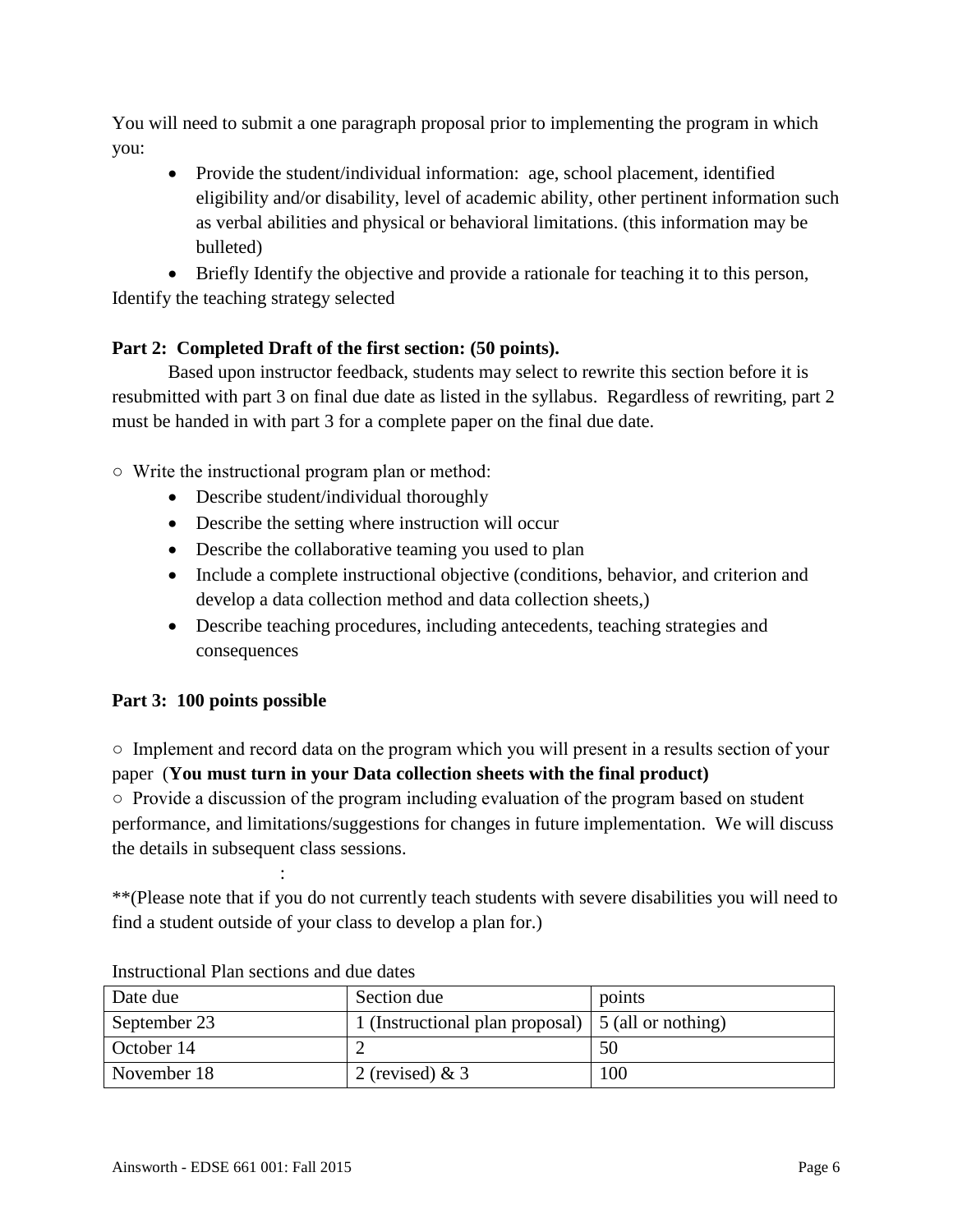# **Other Assignments.**

# **In-Class Assignments: 100 points possible total**

There will be 5 unannounced quizzes/reading checks or in class activities throughout the semester. Each is worth 20 points for a total of 100 possible points. If you miss class, these may **NOT** be made up.

### **Classroom plan: 100 points possible**

This assignment will require that you submit an hour by hour classroom plan for your students with disabilities for 5 consecutive days. Additionally, you will include 4 complete lesson plans (one for each subject that you teach). If you do not teach in a classroom for students with severe disabilities, you will need to do the alternative assignment. A detailed description of the class plan is available on Blackboard.

# **Schedule**

A draft class schedule of class topics, due dates and reading assignments is available on the last page of this syllabus as well as on Blackboard. Please note that this schedule may change due to the needs of the class, inclement weather or at the instructor's discretion. If there is a change in the class schedule, students will be notified and an updated schedule will be available on blackboard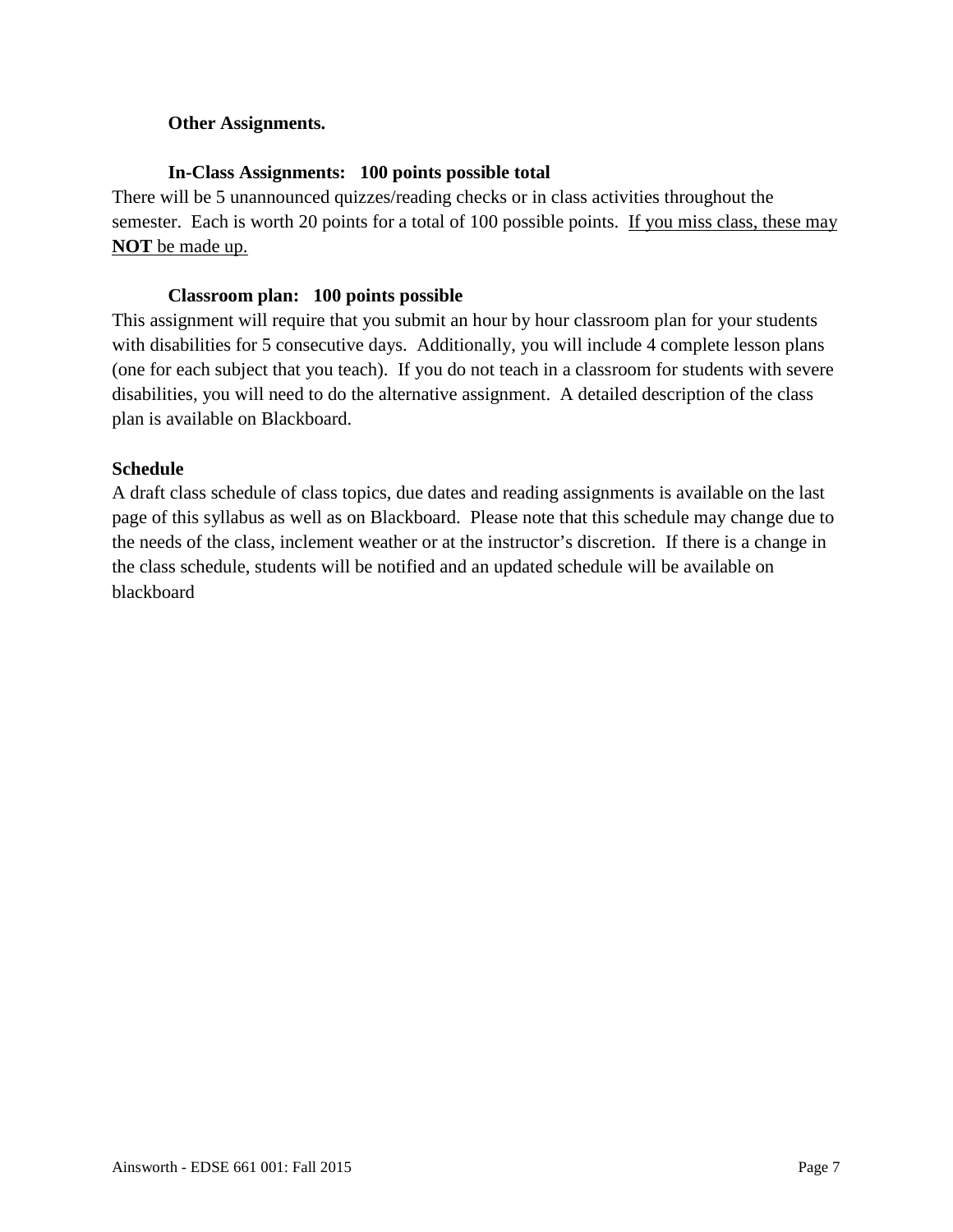# **Class Schedule**

# **Class Schedule** – Draft and subject to change

| Week             | <b>Class Topic</b>                                                                         | <b>Assignment Due</b>                              | <b>Reading Assignment</b>                                                                                                                                                                                                                       |
|------------------|--------------------------------------------------------------------------------------------|----------------------------------------------------|-------------------------------------------------------------------------------------------------------------------------------------------------------------------------------------------------------------------------------------------------|
|                  |                                                                                            |                                                    | (To be completed before coming to<br>class)                                                                                                                                                                                                     |
| September<br>2   | Introduction: Nuts & Bolts                                                                 |                                                    | none                                                                                                                                                                                                                                            |
| September<br>9   | Writing Goals -<br><b>Educational Assumptions</b><br>Data<br><b>Collection/Assessments</b> |                                                    | Snell & Brown Chapters 1, 3,5                                                                                                                                                                                                                   |
| Sept 16          | General strategies and<br>organizing your<br>classroom for effective<br>instruction        | <b>Instructional Plan</b><br>Proposal (part 1) due | Snell & Brown Chapter 4                                                                                                                                                                                                                         |
| Sept 23          | Phone a professor: NO<br><b>FORMAL CLASS</b>                                               |                                                    | Sign up on BB for a phone<br>conference to talk about your<br>instructional plan.                                                                                                                                                               |
| Sept 30          | <b>Instructional Strategies:</b><br>building lessons & Units                               |                                                    | Spooner, Browder and Mims<br>Chapter 4 (on BB)                                                                                                                                                                                                  |
| Oct 7            | Designing effective<br>lessons                                                             |                                                    | Schmoker, M. (2012) The<br>Stunning power of good,<br>traditional lessons (on BB)                                                                                                                                                               |
| Oct 14           | Communication                                                                              | <b>Instructional Plan</b><br>part 2 due            | Snell & Brown Chapter 12                                                                                                                                                                                                                        |
| Oct 21           | <b>Instructional Strategies:</b><br>general/science/<br>Reading                            |                                                    | Spooner, F., Knight, V. F.,<br>Browder, D. M., & Smith, B. R.<br>(2011). Evidence-based practice<br>for teaching academics to students<br>with severe developmental<br>disabilities.<br>Spooner, F., Knight, V.,<br>Browder, D., Jimenez, B., & |
|                  |                                                                                            |                                                    | DiBiase, W. (2011). Evaluating<br>evidence-based practice in<br>teaching science content to<br>students with severe<br>developmental<br>disabilities.                                                                                           |
| Oct 28           | <b>Instructional Strategies:</b><br>Math                                                   |                                                    | Snell & Brown Chapter 13                                                                                                                                                                                                                        |
| Nov <sub>4</sub> | <b>Instructional Strategies:</b>                                                           |                                                    | Snell & Brown Chapter 10                                                                                                                                                                                                                        |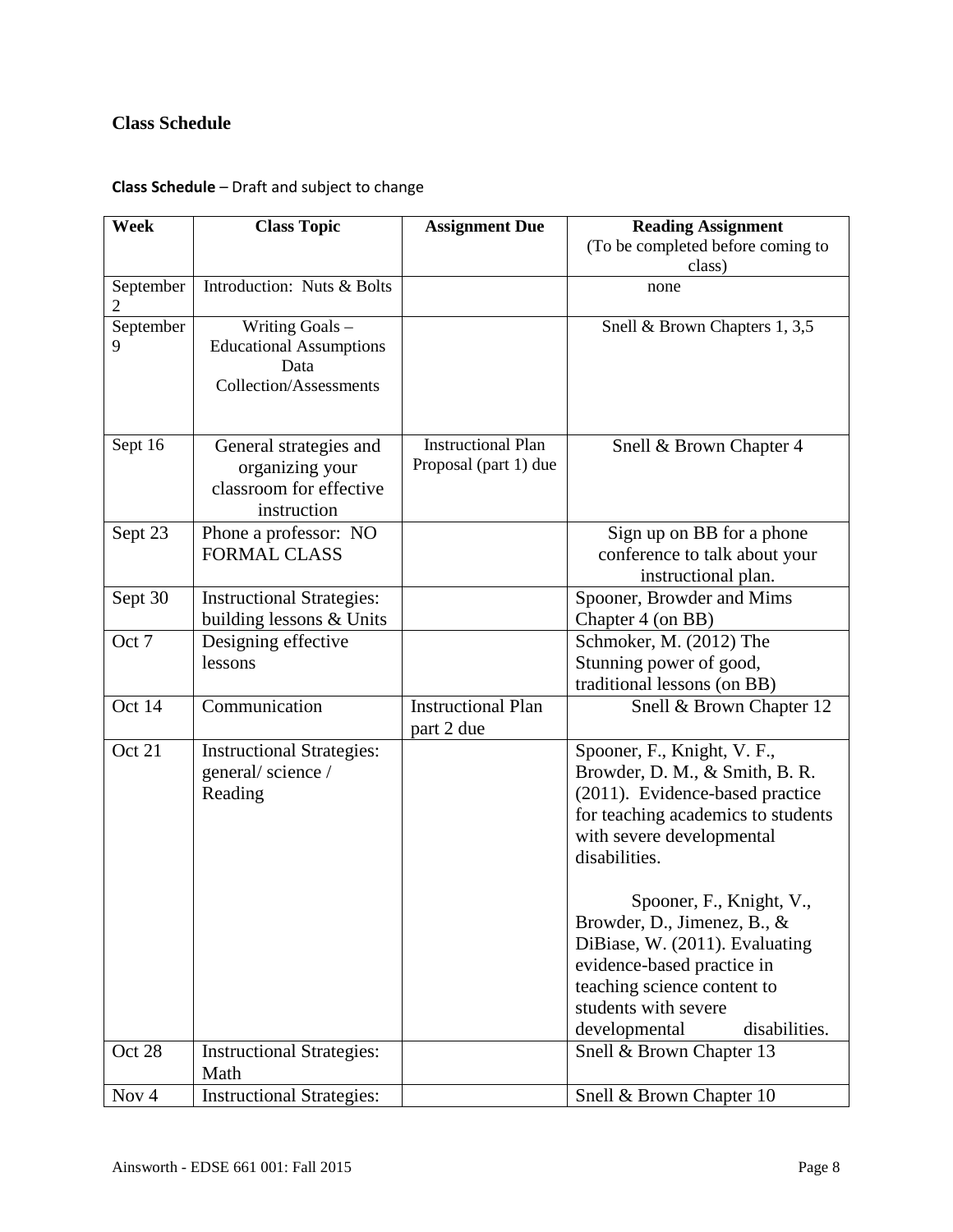|          | Life skills                 |                            | Bouck, E.C., & Joshi, G. (2012).   |
|----------|-----------------------------|----------------------------|------------------------------------|
|          |                             |                            | Functional curriculum and students |
|          |                             |                            | with mild intellectual disability: |
|          |                             |                            | Exploring post school outcomes     |
|          |                             |                            | through the NLTS2                  |
| Nov $11$ | Self-Contained:             |                            |                                    |
|          | Schedules/                  |                            |                                    |
|          | grades/transitions          |                            |                                    |
| Nov $18$ | Inclusion                   | <b>Instructional Plans</b> | Snell & Brown Chapters 6 & 11      |
|          |                             | parts 2 & 3 due            |                                    |
| Nov $25$ | <b>Thanksgiving Holiday</b> |                            |                                    |
| Dec 2    | Preparing for Adulthood     | Class plan Due             | Snell & Brown Chapters 15 & 16     |
|          |                             |                            |                                    |
| Dec 9    | Wrap up.                    |                            | Snell & Brown Chapter 2            |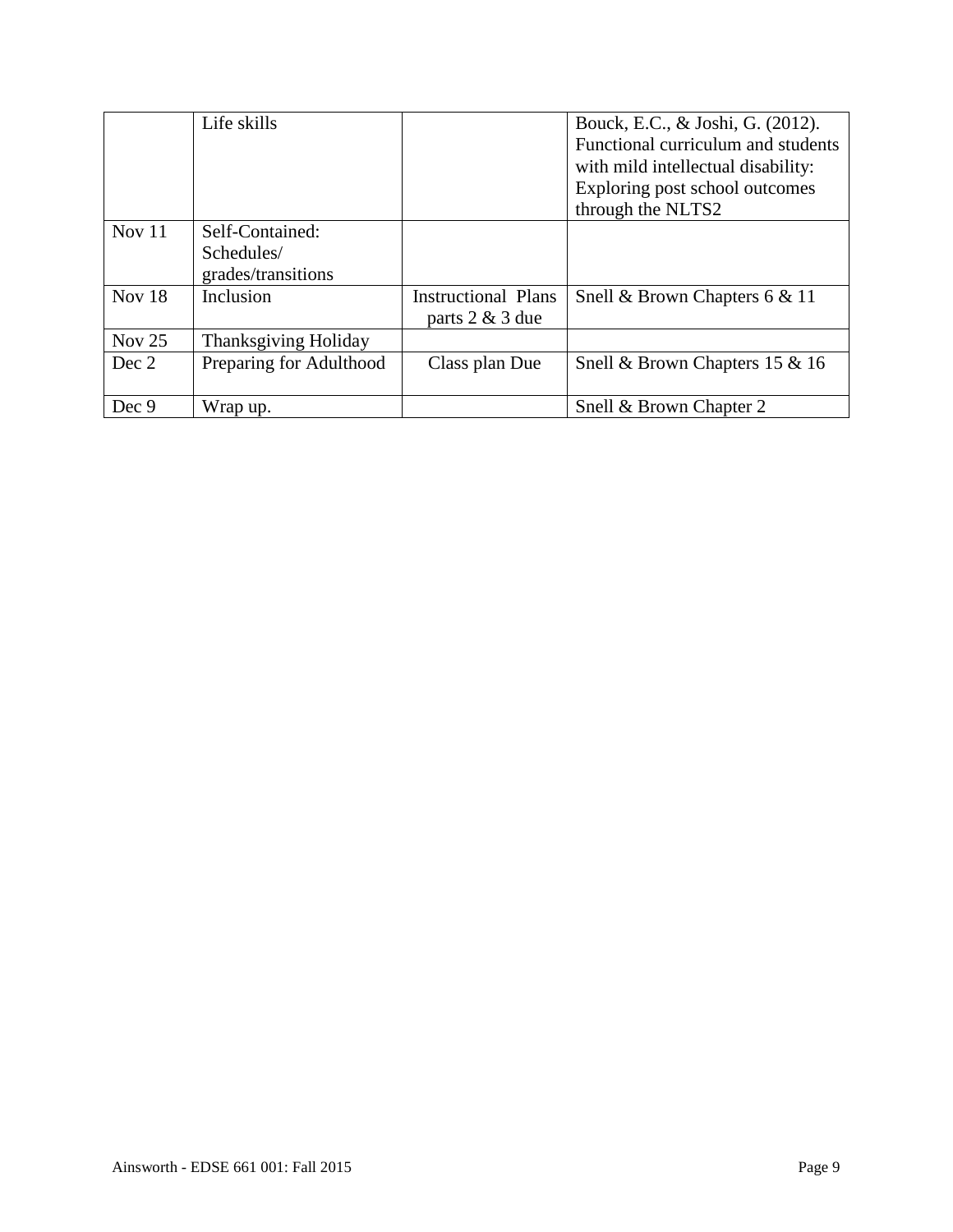# **ADAPTED CONSORTIUM SYLLABUS STATEMENTS AND POLICIES**

### Honor Code

Each university has its own honor code and it is important for you to review the honor code at your university. However, all students taking this course, regardless of the university they are enrolled in, are expected to follow this honor code and may be asked to pledge all assignments and their exam to indicate that they have followed the honor code. A pledge means that you have not cheated or plagiarized, nor have you given or received assistance that violated the description of how assignments are to be completed for this course. The shortened version may be used: "Pledged" followed by the date and your full name (typed "signatures" will be OK for assignments/tests submitted electronically).

A complete copy of each university's Honor System document is available through

GMU:<http://mason.gmu.edu/~montecin/plagiarism.htm>

VCU: [www.students.vcu.edu/rg/policies/rg7honor.html.](http://www.students.vcu.edu/rg/policies/rg7honor.html)

Radford: [http://www.radford.edu/~dos-web/handbook02-03/Honor\\_Code.pdf](http://www.radford.edu/~dos-web/handbook02-03/Honor_Code.pdf)

NSU: [http://www.nsu.edu/student\\_judicial/policy.html](http://www.nsu.edu/student_judicial/policy.html)

JMU:<http://www.jmu.edu/honor/code.shtml>

ODU:<https://www.odu.edu/about/monarchcitizenship/student-conduct>

# Accommodations for Disability

At all the participating universities, accommodations can be made with the instructor if a student has a documented disability. University specific information regarding eligibility, services and accommodations can be found at:

GMU:<http://www.gmu.edu/student/drc/>

VCU:<http://www.students.vcu.edu/dss/index.html>

Radford:<http://www.radford.edu/~dro/>

NSU:<http://www.nsu.edu/disabilityservices/index.html>

JMU:<https://www.jmu.edu/ods/>

ODU:<https://www.odu.edu/life/diversity/accessibility>

#### Inclement Weather

If classes are cancelled at the teaching university, a message will be posted on the class Blackboard site and all class members will receive an email. Because such cancellations are often at the last minute, it may be difficult to get this message prior to leaving for class. If in doubt, visit the teaching university's website. Do not email us; I will email you regarding weather as soon as it is announced. Please note, the cancellation of classes due to inclement weather is determined by the decision of the instructing university only. If the instructing university is open and operational then you are expected to attend class.

#### Cell Phones and Weapons

All cell phones and beepers should be deactivated while in the classroom. Also, University rules at all participating universities prohibit the possession any firearm, other weapon, or explosive. Please consult the student handbook and your university for specific information concerning this policy at your university.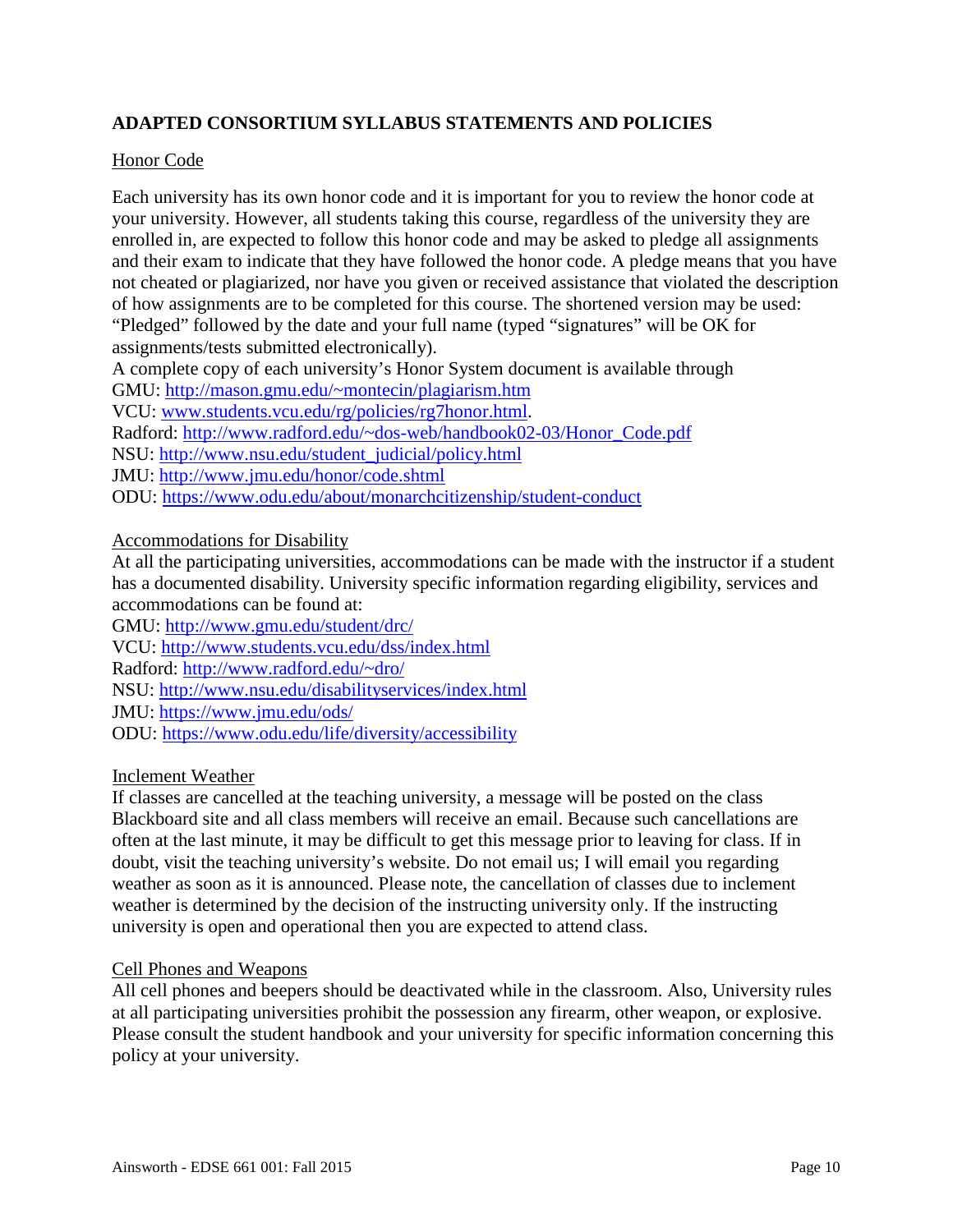#### Course Materials

This course gives you access to PowerPoint files, class lecture notes, handouts, and copyrighted articles. All of these materials should be regarded as authored materials, which if used or referred to must be fully credited through reference to the author, the class, and date. If used beyond citation, permission of the instructor/author is required.

#### Technology Proficiencies

All students participating in this course are expected to be proficient in several technology skills. Students are expected to be proficient in using the Internet and have reliable and consistent Internet access. Students are expected to have an active university email account and to check email regularly. This course requires students to use Blackboard, which is our online course management system located at [http://mymason.gmu.edu](http://mymason.gmu.edu/) under the ORGANIZATIONS tab.

NON GMU Students: Your login for Blackboard Organizations is: *x\_first name.last name* For example, John Smith's username would be: x\_john.smith. For **new** students (beginning Summer 2015), you will receive an email (to your university email) with your Blackboard password.

Students are expected to login to this system frequently and be proficient in using its features. Students are expected to be proficient in using the computer, which includes downloading and saving files, typing, and word processing skills. Students participating in this course are expected to use Microsoft Word for all written assignments. Furthermore, students are expected to use Microsoft PowerPoint and Adobe Acrobat Reader for class documents located on the Blackboard website.

#### Remote Site Student

It is the policy of the consortium that students attending classes at university sites are expected to be present at those university sites during class time. However, there are situations in which students are unable to attend classes at the university sites and may be permitted to take a course as a "remote site" student. To be considered, students must meet the **requirement of more than 90 minutes of one-way travel time to the closest participating university (under normal circumstance). OR have a documented medical need.** In addition, **t**here are several technology and procedural requirements that are detailed on the Consortium

website:<http://kihd.gmu.edu/sdc/> and posted on Blackboard. Students must obtain permission from both the course instructor and the consortium coordinator to be considered a remote site student. Students' continued participation as a remote site will be re-assessed each semester.

In *special* circumstances where students would otherwise miss class (in accordance to the attendance policy) students may request to participate as a remote site if they (a) have met all of technical and procedural requirements, (b) have received permission from the instructor at least *one week* prior to class, and (c) have had a successful test session with GMU tech support personnel.

#### Course Facilitators

Each site will have a facilitator or assistant who will assist with the class. Learn who that person is as they will be taking role and keeping track of class participation and reporting it to me weekly. However, if you think you must miss a class, please email me ahead if at all possible (or later if need be).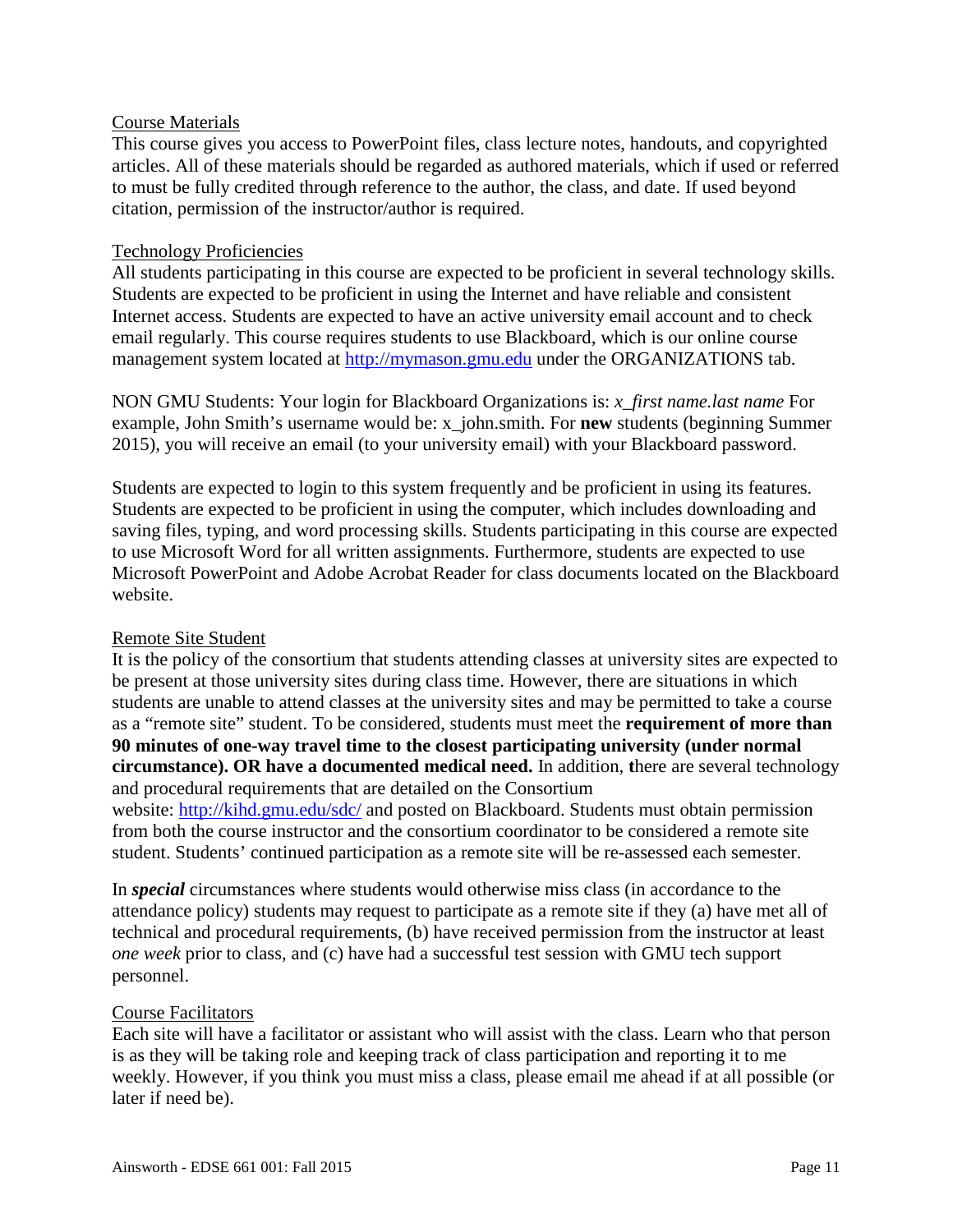### Blackboard Assistance

This course requires that you be a regular email user and be able to use various features of Blackboard (sign on, download materials, hand in completed assignments electronically in the drop box). You may direct your questions about Blackboard to the facilitator at the class site as well as to email Marci Kinas Jerome (mkinas@gmu.edu). She will be the best resource. We are all learning this system together and some of us will be faster than others. Expect some snafus along the way, but please help each other out as you can. You will want to download all the required materials early in the semester or as soon as they are posted. Please note that some handouts/readings may be given to you in class that are not posted on Blackboard. Also check Blackboard for announcements. Sometimes I will place handouts for class on Blackboard and will alert you by email or in the previous class; in these cases please download and bring them to class.

# Remote Site Viewing

All Consortium courses are recorded and archived on a video-streaming server. Students and faculty are welcome to view previous classes at [http://torrent.gmu.edu](http://torrent.gmu.edu/) and click on the link for specific class.

Student may also view the PowerPoints, communicate with the instructor, and interact with other at home students using Adobe Connect. Each consortium class has their own Adobe Connect website. To get to your Adobe Connect course site go to:

- Characteristics:<http://webcon.gmu.edu/characteristics/>
- Teaching Strategies:<http://webcon.gmu.edu/teaching/>
- Positive Behavior Supports: http://webcon.gmu.edu/pbs
- Curriculum and Assessment:<http://webcon.gmu.edu/assessment>
- Positioning and Handling: http://webcon.gmu.edu/positioning

You will login with the guest username (sdcguest@gmu.edu) and password (sdcsite). The first time you use Adobe Connect you may be prompted to download a plug in, it only takes a few seconds to install.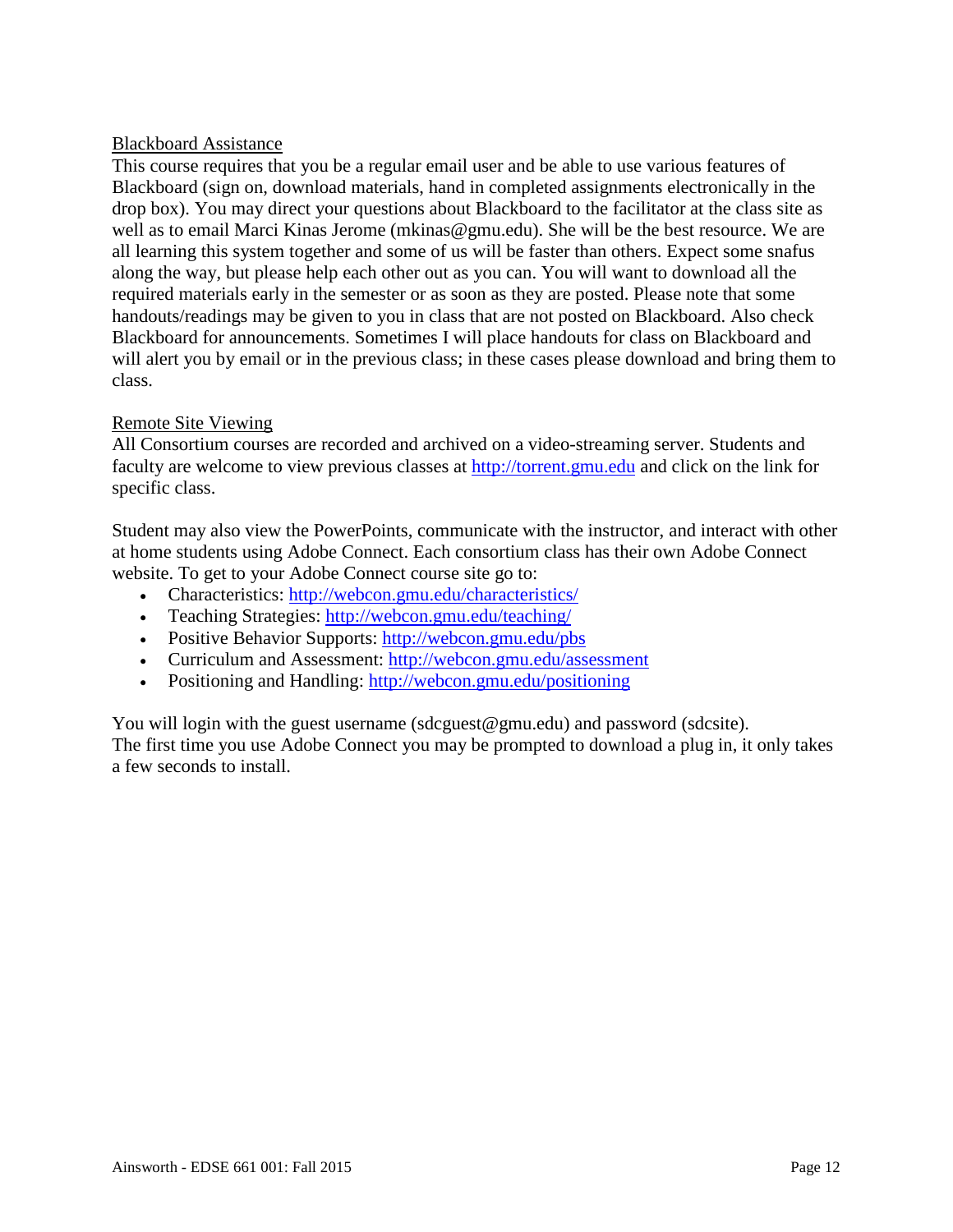# **Policies and Resources Specific for GMU Students:**

# **Advising Tip**

Did you know you can evaluate your progress in the program at any time by running a Degree Evaluation in Patriotweb? Step by step instructions are available at http://registrar.gmu.edu/students/degree-evaluation/.

# **Digital Library**

Effective summer 2015, the Division of Special Education and disAbility Research will discontinue the use of the Pearson Digital Library. No further registrations will be accepted. Students who hold current subscriptions will continue to have access to the library for the remainder of their subscription time. However, no further updates will be made to the digital library. During this time, should a textbook be revised or a new book is adopted for a class where the text is included in the digital library, Pearson will have options available to you and will provide you with an individual e-text or, if there is no e-text, a printed copy. Students, who have purchased a 3-year subscription directly through Pearson Education, will also have an option to obtain a prorated refund. However, 3-year subscription access cards purchased via the GMU bookstore will need to speak with a George Mason Bookstore Representative. Please be aware that the issuance of a refund, in this case, is at the discretion of the George Mason bookstore. Concerns or questions may be directed to Molly Haines at Molly.Haines@pearson.com.

a. Students must adhere to the guidelines of the George Mason University Honor Code [See <http://oai.gmu.edu/the-mason-honor-code/>].

b. Students must follow the university policy for Responsible Use of Computing [See [http://universitypolicy.gmu.edu/policies/responsible-use-of-computing/\]](http://universitypolicy.gmu.edu/policies/responsible-use-of-computing/).

c. Students are responsible for the content of university communications sent to their George Mason University email account and are required to activate their account and check it regularly. All communication from the university, college, school, and program will be sent to students solely through their Mason email account.

d. The George Mason University Counseling and Psychological Services (CAPS) staff consists of professional counseling and clinical psychologists, social workers, and counselors who offer a wide range of services (e.g., individual and group counseling, workshops and outreach programs) to enhance students' personal experience and academic performance [See [http://caps.gmu.edu/\]](http://caps.gmu.edu/).

e. Students with disabilities who seek accommodations in a course must be registered with the George Mason University Office of Disability Services (ODS) and inform their instructor, in writing, at the beginning of the semester [See [http://ods.gmu.edu/\]](http://ods.gmu.edu/).